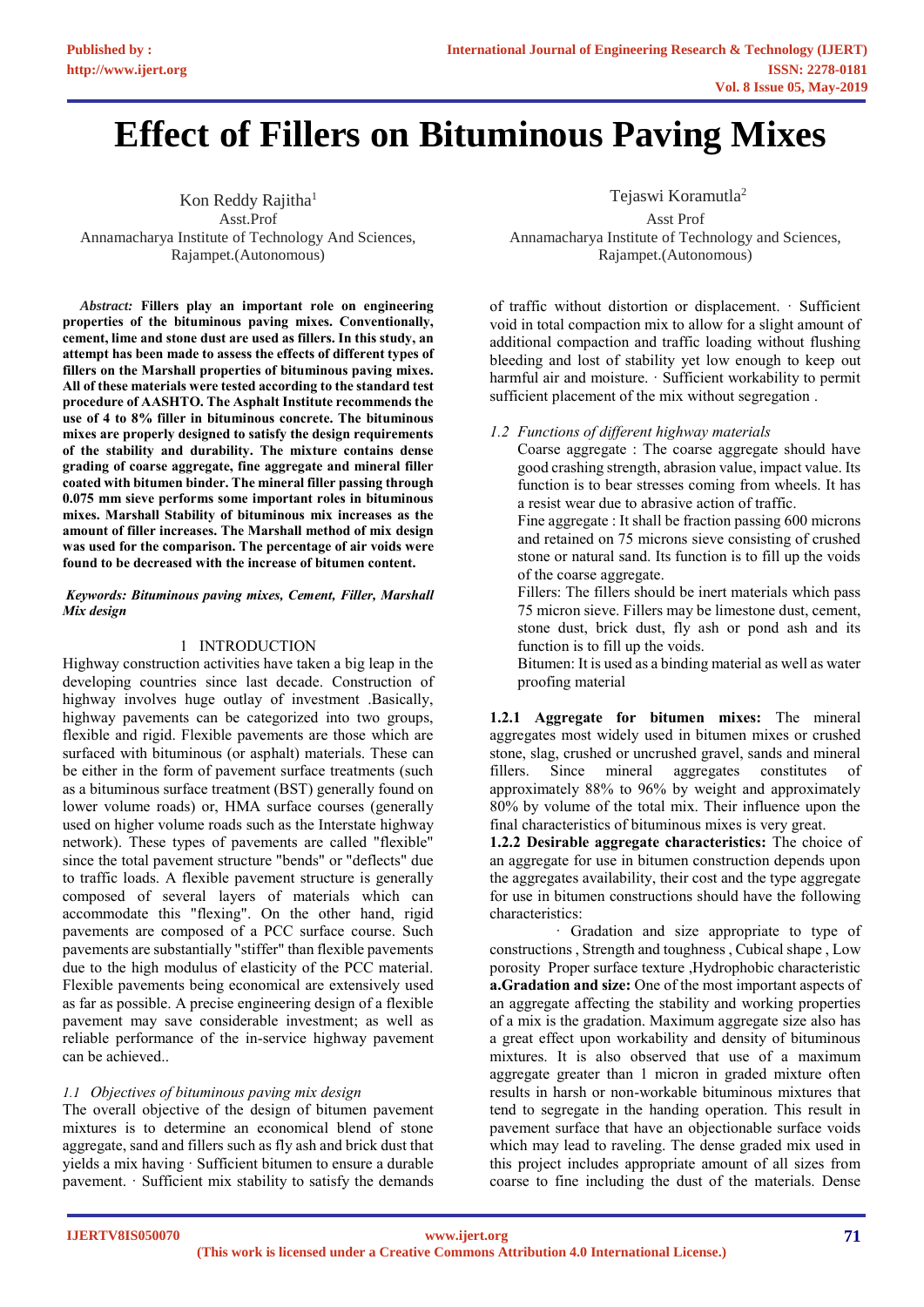graded mixes tend to have large number of points of contact between individual aggregate pieces resulting in high frictional resistances.

The gradation aggregates used in this project are as per IRC grading 2 as given in the following table (MORTH: Specifications for Road and Bridge works 2003)

Table-1 IRC Grading 2 for bituminous concrete mixes

| Grading                          | $\mathfrak{D}$                  |
|----------------------------------|---------------------------------|
| Nominal aggregate size           | 13mm                            |
| Layer thickness                  | 30-45mm                         |
| LS sieve                         | Cumulative percent by weight of |
|                                  | total aggregate passing.        |
| 19                               | 100                             |
| 13.2                             | 79-100                          |
| 9.5                              | 70-88                           |
| 4.75                             | 53-71                           |
| 2.36                             | 42-58                           |
| 1.18                             | 34-48                           |
| 0.6                              | 26-38                           |
| 0.3                              | 18-28                           |
| 0.15                             | $12 - 20$                       |
| 0.075                            | $4 - 10$                        |
| Bitumen content by mass of total | $5.0 - 7.0$                     |
| mix                              |                                 |
| Bitumen Grade (penetration)      | 80/100                          |

**b.Strength& Toughness**: The aggregate in bituminous mixtures supplies most of the mechanical stability. It supports the load imposed by the traffic and at the same time distributes this loads to a sub-base at a reduced intensity. The aggregate used in bituminous mixes tend to break or degrade by the loads imposed upon them during construction and later by the action of traffic. Degradation may take place by compression failure from a concentrated load at points of contact between aggregate particles and by abrasion action by the individual pieces move with respect to others. The amount of the gradation is affected by both magnitude of the applied loads and the resistance of crushing and abrasion aggregates.

**c.Particle shape:** Irregular angular pieces when compacted tend to interlock and this possesses a mechanical resistance to displacement. This interlock is best obtained by cubicle particles. The stability of open type mixes where the coarse aggregates is in only contact at few points is almost entirely due to effects of mechanical interlock regardless of the grading of the aggregates for those mixes containing fine and coarse aggregates , the angularity of fine aggregate is more important to mixture stability than angularity of the coarse aggregate . Addition of the crushed fine aggregate is as low as 25% based on total fine aggregate.

**1.3 Scope of project** In order to achieve the desirable engineering properties of bituminous paving mixes mainly in form of Marshall test results it has been planned to carry out the project in the following phased manner.

· IRC grading 2 with stone aggregates from 19 mm to 600 micron, granulated blast furnace slag from 600 micron to 75 micron and fly ash/ brick dust constitute the aggregate grading.

· Bitumen 80/100 has been used as an alternative to 60/70 as used in case of normal paving mixes. ·

Bitumen content has been varied depending on the type of filler till changes in the trend of Marshall Properties are observed.

· Mixing and Compaction temperature of bitumen has been decided based on viscosity tests on 80/100 bitumen at various temperatures.

# 2 METHODOLOGY

This Research consists of three stages: characterizing the material, designing mixtures for the two different fillers and suitability of fillers in the bituminous mixtures. In the first step, properties of bitumen, fillers and aggregates were established while in second step, optimum bitumen content for each of these mixtures was determined according to Marshall Mix design method, and in the third level, suitability of different fillers was evaluated.

Conventional bitumen grade VG10 is used in the present laboratory work .For the preparation of bituminous mixes ,aggregate gradation is done according to the MORT&H specifications Gradation should be within the limits as per MORT&H .The sieves are arranged with one another according to the size.About 2.5 to 3kg of aggregates are then sieve through various sizes. The percent passing through each siev es is observed. When tested, the combined grading of coarse and fine aggregates and for the specific mixture shall be within the limits.

# 3. EXPERIMENTAL INVESTIGATION

# *3.1. TESTS ON BITUMEN:*

*3.1.1. Penetration*

|                      | Table No 2. Results of penetration test of Bitumen 80/100 |                 |                 |                        |                      |
|----------------------|-----------------------------------------------------------|-----------------|-----------------|------------------------|----------------------|
| Samp<br>le <b>le</b> | Reading-1                                                 | Reading<br>$-2$ | Readin<br>$g-3$ | <b>Readin</b><br>$g-4$ | Final<br>Aver<br>age |
|                      | 104                                                       | 84              | 81              | 89.67                  | 85.33                |
|                      | 89                                                        | 84              | 70              | 81.60                  |                      |

#### *3.1.2.Softening point test*

Table .3. Results of Softening Point test

| Specimen no<br>80/100) | Softening point( $^0$ c) | Average |
|------------------------|--------------------------|---------|
|                        |                          |         |
|                        |                          |         |

*3.1.3. Specific gravityGrade 80/100=1.03. 3.1.4. Ductility= 75 cm*

*3.2. TESTS ON AGGREGATES: 3.2.1. CRUSHING TEST:*

| S.n<br>$\bf{0}$ | Total<br>weight of<br>dry<br>sample(w<br>1gms) | Weight<br>of<br>sample<br>retained<br>2.36<br>on<br>sieve | Weight<br>of<br>passing<br>2.36<br>i.s<br>seive (w2<br>gms) | Aggregate<br>crushing<br>value(w2/w1<br>$*100$ |
|-----------------|------------------------------------------------|-----------------------------------------------------------|-------------------------------------------------------------|------------------------------------------------|
|                 | 2827                                           | 2337                                                      | 490                                                         | 13.01                                          |
| $\overline{c}$  | 2740                                           | 2256                                                      | 484                                                         | 13.03                                          |
|                 |                                                |                                                           |                                                             |                                                |

*The aggregate crushing value of the given sample=13.02%*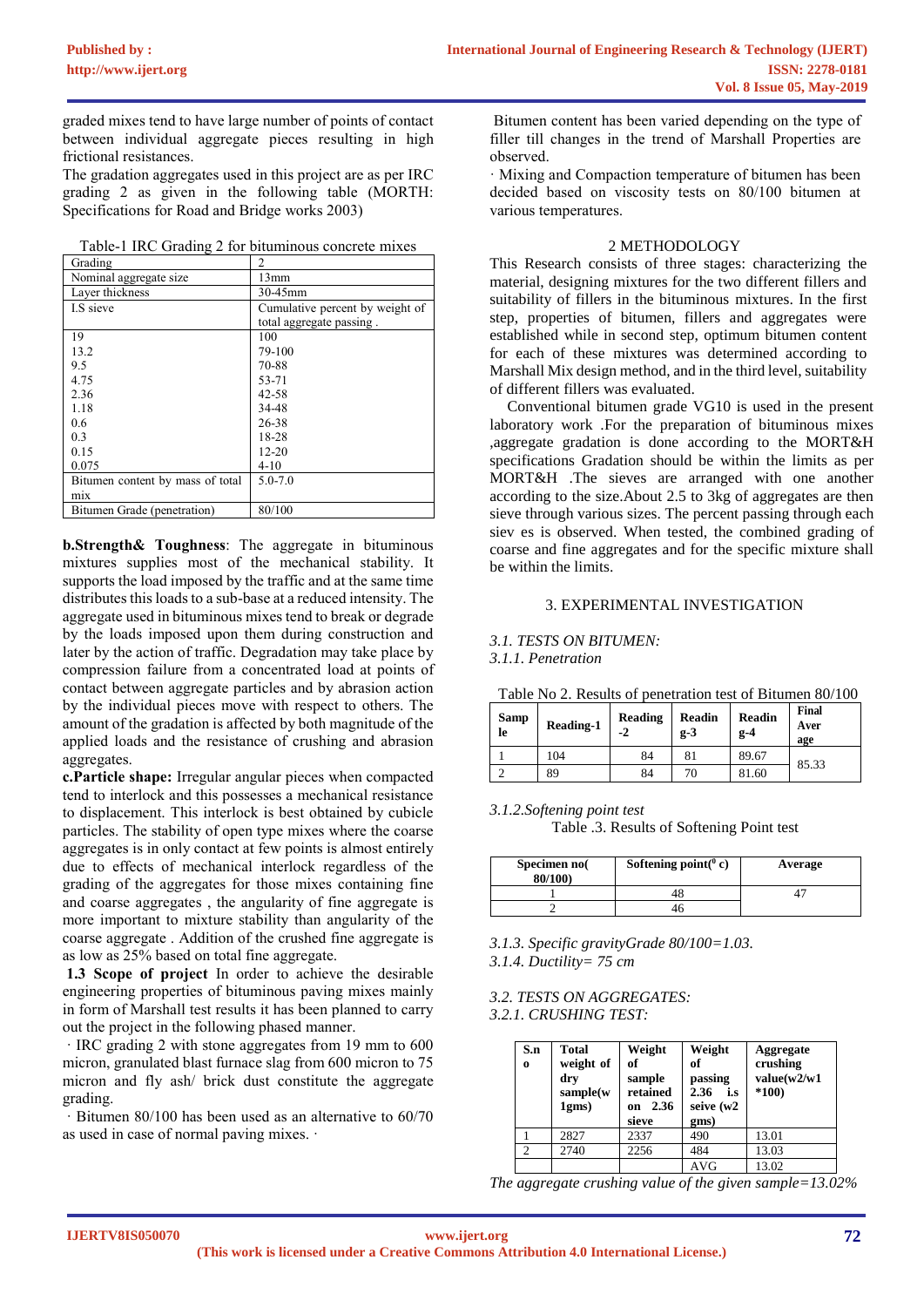## *3.2.2. IMPACT TEST:*

| S.<br>$\mathbf n$<br>$\bf{0}$ | <b>Total</b><br>weight<br>of<br>dry<br>sample<br>(w<br>gms) | Weight of<br>sample<br>retained<br>2.36<br>on<br>sieve | Weight<br>of<br>passing<br>2.36<br>i.s<br>(w2)<br>seive<br>gms) | Aggregate<br>impactvalu<br>e(w2/w1)<br>$*100)$ |
|-------------------------------|-------------------------------------------------------------|--------------------------------------------------------|-----------------------------------------------------------------|------------------------------------------------|
|                               | 320                                                         | 262                                                    | 60                                                              | 14                                             |
| $\overline{2}$                | 310                                                         | 245                                                    | 65                                                              | 14.6                                           |
|                               |                                                             |                                                        |                                                                 |                                                |

# *3.2.3.ELONGATION INDEX*

| <b>SEIVE SIZE</b> | PASSING(gm)                             | <b>RETAINED</b> (gm)                    |
|-------------------|-----------------------------------------|-----------------------------------------|
| (mm)              |                                         |                                         |
| $6.3 - 9.5$       | 165.2                                   | 169.2                                   |
| $9.5 - 13.2$      | 670.4                                   | 13.2                                    |
| 13.2-19           | 382.8                                   | 540                                     |
| >19               | 1194                                    | 456.4                                   |
| <b>Total</b>      | Passing: $2412.4 g$                     | Retained: $1308.8 \text{ g}$            |
| Flanation         | $\bm{\tau}$<br>rotained<br>$\mathbf{v}$ | $100/T$ weight - 1308 8<br>$\mathbf{v}$ |

*Elongation = T. retained x 100/T.weight=1308.8 x 100/3721.2 = 35.17%*

# *3.2.4. FLAKINESS INDEX*

| <b>SEIVE SIZE</b> | PASSING(gm)    | <b>RETAINED</b> (gm) |
|-------------------|----------------|----------------------|
| (mm)              |                |                      |
| $6.3 - 9.5$       | 30             | 284.4                |
| $9.5 - 13.2$      | 184.4          | 635.6                |
| 13.2-19           | 177.2          | 725.2                |
| Total             | Passing: 909.6 | Retained: $2697.6$ g |

*Flakiness index = 909.6 x 100/ 3607.2 = 25.21%*

*3.2.5. Specific gravity of an aggregate= 2.64*

# *3.3. BITUMEN CONCRETE MIX DESIGN*





Figure 3.1: Marshall Apparatus Setup

Table 4: Calculation of quantity of aggregates (having fly ash as filler)

| <b>Sieves</b> | <b>Mater</b> | 5%Bitu | $\omega$ as $\mu$ $\omega$<br>5.5%Bitu | 6%Bitu | $6.5\%$ Bitu |
|---------------|--------------|--------|----------------------------------------|--------|--------------|
|               |              |        |                                        |        |              |
| (mm)          | ial          | men    | men                                    | men    | men          |
|               |              | 125    | 125                                    | 124    | 124          |
| 19            |              |        |                                        |        |              |
|               | Stone        | 114    | 113                                    | 113    | 113          |
| 13.2          | chip         |        |                                        |        |              |
| 9.5           |              | 194    | 193                                    | 192    | 191          |
| 4.75          |              | 137    | 136                                    | 135    | 134          |
| 2.36          |              | 102.5  | 102                                    | 101.5  | 101          |
| 1.18          |              | 102.5  | 102                                    | 101.5  | 101          |
| 0.6           | slag         | 102.5  | 102                                    | 101.5  | 101          |
| 0.3           |              | 80     | 79.5                                   | 79     | 78.5         |
| 0.15          | Fly          | 102.5  | 102                                    | 101.5  | 101          |
| 0.075         | ash          | 80     | 79.5                                   | 79     | 78.5         |
| <b>Total</b>  |              | 1140   | 1134                                   | 1128   | 1122         |
| Aggreg        |              |        |                                        |        |              |
| ate           |              |        |                                        |        |              |
| <b>Bitume</b> |              | 60     | 66                                     | 70     | 78           |
| n             |              |        |                                        |        |              |

# Table 5: Calculation of Quantity of Aggregates (Having Brick Dust As Filler)

| <b>Sieve</b> | Mate        | 5%    | 5.5% | 6%          | $6.5\%$     | 7%          | 7.5%  |
|--------------|-------------|-------|------|-------------|-------------|-------------|-------|
| s            | rial        | Bitu  | Bitu | <b>Bitu</b> | <b>Bitu</b> | <b>Bitu</b> | Bitu  |
| (mm          |             | men   | men  | men         | men         | men         | men   |
|              |             |       |      |             |             |             |       |
|              |             | 125   | 125  | 124         | 124         | 123         | 121   |
| 19           |             |       |      |             |             |             |       |
|              | <b>Ston</b> | 114   | 113  | 113         | 113         | 112         | 110   |
| 13.2         | e           |       |      |             |             |             |       |
| 9.5          | chip        | 194   | 193  | 192         | 191         | 190         | 188   |
| 4.75         |             | 137   | 136  | 165         | 134         | 134         | 132   |
| 2.36         |             | 102.5 | 102  | 101.5       | 101         | 100         | 100   |
| 1.18         |             | 102.5 | 102  | 101.5       | 101         | 100         | 100   |
| 0.6          | slag        | 102.5 | 102  | 101.5       | 101         | 100         | 100   |
| 0.3          |             | 80    | 79.5 | 79          | 78.5        | 78          | 76.5  |
| 0.15         | <b>Bric</b> | 102.5 | 102  | 101.5       | 102.5       | 101         | 101.5 |
| 0.075        | k           | 80    | 79.5 | 79          | 78.5        | 78          | 76.5  |
|              | dust        |       |      |             |             |             |       |
| <b>Total</b> |             | 1140  | 1134 | 1128        | 1122        | 1112        | 1104  |
| Aggre        |             |       |      |             |             |             |       |
| gate         |             |       |      |             |             |             |       |
| Bitum        |             | 60    | 66   | 70          | 78          | 88          | 96    |
| en           |             |       |      |             |             |             |       |

# Table 6: Calculation of quantity of bitumen

| percentage | <b>Quantity of bitumen</b><br>required |
|------------|----------------------------------------|
| 0.5        | 1200-1146=54                           |
| 1.0        | $1200 - 2240 = 60$                     |
| 1.5        | $1200 - 1134 = 66$                     |
|            | 1200-1128=72                           |

# 4. MARSHALL TEST RESULTS

| Table: 7: Results of Marshall test (Specimens with fly ash) |  |  |  |
|-------------------------------------------------------------|--|--|--|
|                                                             |  |  |  |

|                   |    |     |       |                         |       |       |     |     | -- J       |  |
|-------------------|----|-----|-------|-------------------------|-------|-------|-----|-----|------------|--|
| Bit               | Sa | Wei | Weig  | F                       | stab  | $G_t$ | Un  | %   | <b>VMA</b> |  |
| um                | mp | ght | ht in | 1                       | ility |       | it  | air |            |  |
| en                | le | in  | wate  | $\mathbf{O}$            |       |       | wt  | voi |            |  |
| (80)              | no | air | r     | W                       |       |       | (g/ | ds  |            |  |
| /10               |    |     |       | $\overline{\mathbf{V}}$ |       |       | cc) |     |            |  |
| $\left( 0\right)$ |    |     |       | a                       |       |       |     |     |            |  |
|                   |    |     |       | l                       |       |       |     |     |            |  |
|                   |    |     |       | u                       |       |       |     |     |            |  |
|                   |    |     |       | e                       |       |       |     |     |            |  |
|                   |    |     |       |                         |       |       |     |     |            |  |
|                   |    |     |       | m                       |       |       |     |     |            |  |
|                   |    |     |       | m                       |       |       |     |     |            |  |
|                   |    |     |       |                         |       |       |     |     |            |  |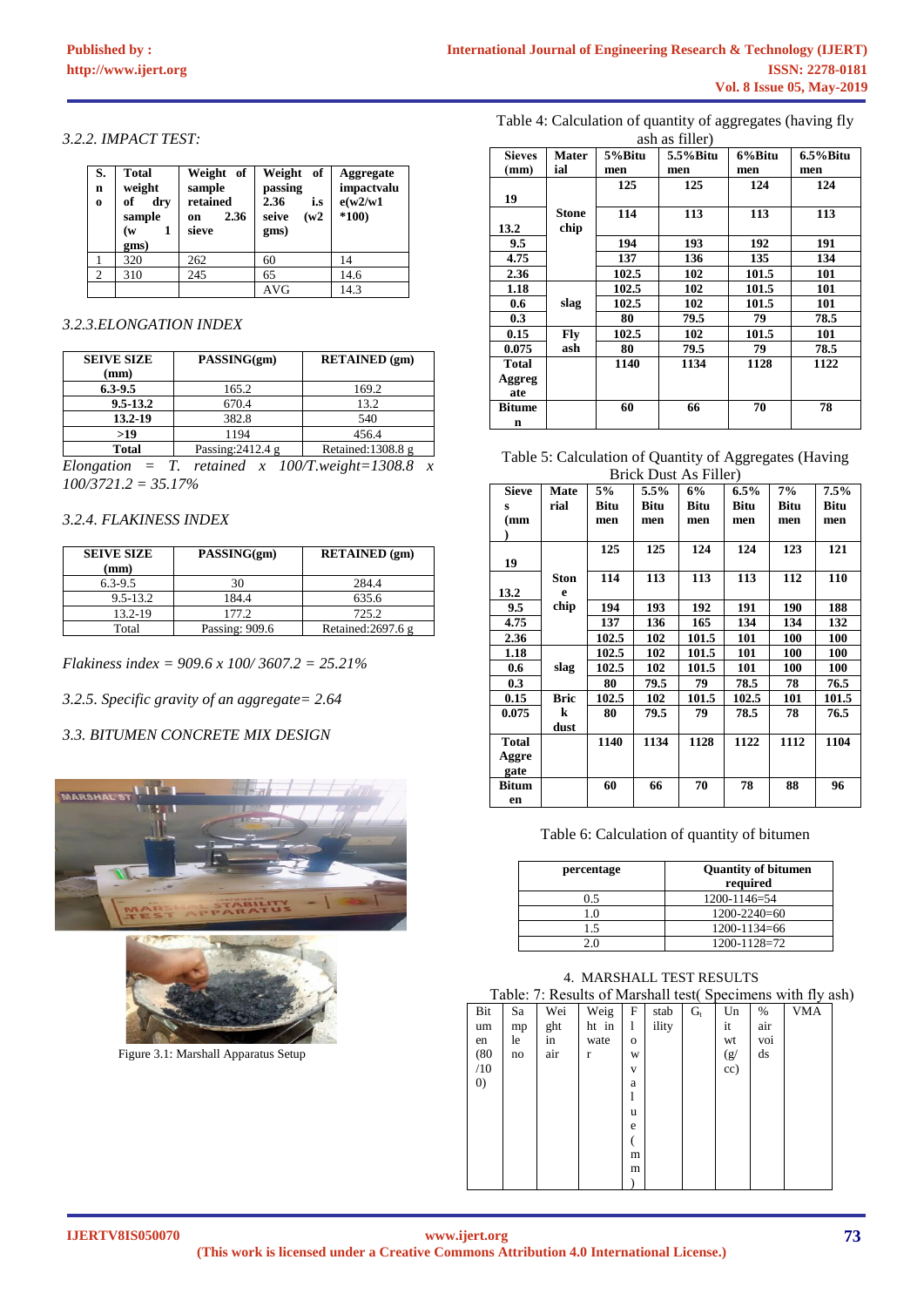# $http://www.ijert.org$ **[Published by :](www.ijert.org)**

| <b>International Journal of Engineering Research &amp; Technology (IJERT)</b> |                                  |                        |
|-------------------------------------------------------------------------------|----------------------------------|------------------------|
|                                                                               |                                  | <b>ISSN: 2278-0181</b> |
|                                                                               | <b>Vol. 8 Issue 05, May-2019</b> |                        |

| $\sqrt{5}$ | 1                | 117<br>6                | 6<br>$\boldsymbol{0}$<br>8.<br>2        | 1.7              | 208<br>$\boldsymbol{0}$ | 2.2<br>5      | 2.0<br>7            | 8.6<br>9                | 18.74 |
|------------|------------------|-------------------------|-----------------------------------------|------------------|-------------------------|---------------|---------------------|-------------------------|-------|
|            | $\mathfrak{2}$   | 118<br>2                | 6<br>1<br>8.<br>1                       | 1.9              | 200<br>0                |               | 2.1                 | $7.1\,$<br>4            | 17.33 |
|            | 3                | 106<br>6                | 5<br>4<br>8.<br>2                       | 1.9              | 222<br>0                |               | 2.0<br>6            | 9.2                     | 19.2  |
|            | $\overline{4}$   | 117<br>$\boldsymbol{2}$ | 6<br>1<br>1.<br>5                       | 2.2              | 130<br>5                |               | 2.0<br>9            | 7.6<br>5                | 17.79 |
| 5.5        | $\mathbf{1}$     | 118<br>$\mathbf{2}$     | 6<br>2<br>3.<br>3                       | 2.4              | 214<br>$\boldsymbol{0}$ | 2.2<br>3      | 2.1                 | 6.6                     | 17.41 |
|            | $\mathfrak{2}$   | 117<br>0                | 6<br>$\mathbf{1}$<br>4.<br>5            | 2.2              | 191<br>$\boldsymbol{0}$ |               | 2.0<br>9            | 6.6<br>9                | 17.85 |
|            | $\mathfrak{Z}$   | 117<br>4                | 6<br>$\mathbf{1}$<br>6.<br>5            | 2.7              | 257<br>$\boldsymbol{0}$ |               | 2.0<br>9            | 6.6<br>9                | 17.85 |
|            | $\overline{4}$   | 114<br>$\mathfrak{2}$   | 5<br>9<br>9.<br>1                       | 2.4              | 238<br>$\boldsymbol{0}$ |               | 2.0<br>8            | $7.2\,$<br>$\mathbf{1}$ | 18.31 |
| 6          | $\mathbf{1}$     | 119<br>8                | 6<br>$\overline{\mathbf{c}}$<br>8.<br>6 | 2.7              | 200<br>$\boldsymbol{0}$ | 2.1<br>9      | 2.1                 | 4.2<br>8                | 16.51 |
|            | $\mathfrak{2}$   | 116<br>$\overline{4}$   | 6<br>$\mathbf{1}$<br>2.<br>5            | 3.1              | 280<br>0                |               | 2.1<br>$\mathbf{1}$ | 3.7<br>9                | 16.08 |
|            | 3                | 117<br>4                | 6<br>1<br>6.<br>1                       | 2.5              | 250<br>0                |               | 2.1                 | 4.2<br>8                | 16.51 |
|            | $\overline{4}$   | 118<br>2                | 6<br>$\mathbf{1}$<br>9.<br>5            | 2.9              | 255<br>$\boldsymbol{0}$ |               | 2.1                 | 4.2<br>8                | 16.51 |
| 6.5        | 1                | 109<br>8                | 5<br>$\boldsymbol{7}$<br>0.<br>4        | 3.3              | 219<br>0                | 2.1<br>$\tau$ | 2.0<br>8            | 4.3<br>2                | 17.44 |
|            | $\boldsymbol{2}$ | 108<br>4                | 5<br>$\tau$<br>0.<br>1                  | 3.4              | 197<br>0                |               | 2.1                 | 3.3<br>3                | 16.58 |
|            | 3                | 108<br>2                | 5<br>6<br>4.<br>1                       | $\overline{3.8}$ | 240<br>0                |               | 2.0<br>5            | 4.5<br>8                | 17.58 |
|            | 4                | 108<br>1                | 5<br>6<br>$\boldsymbol{0}$              | 3.7              | 210<br>$\boldsymbol{0}$ |               | 2.0<br>6            | 4.5<br>9                | 16.55 |

Table 8: Average Marshall Properties of samples with fly

| ash             |   |     |  |     |  |  |  |  |
|-----------------|---|-----|--|-----|--|--|--|--|
| Bitumen $(\% )$ | J | 5.5 |  | 6.5 |  |  |  |  |
| <b>Marshall</b> |   |     |  |     |  |  |  |  |
| properties      |   |     |  |     |  |  |  |  |

| <b>Stability</b><br>(kN) | 18.64 | 22.07 | 23.53 | 21.39 |
|--------------------------|-------|-------|-------|-------|
| <b>Flowvalue</b><br>(mm) | 1.95  | 2.4   | 2.8   | 3.5   |
| Unit wt $(g/cc)$         | 2.08  | 2.09  | 2.1   | 2.07  |
| $%$ air<br>void          | 8.17  | 6.69  | 4.18  | 4.5   |
| VMA $(%)$                | 18.27 | 17.88 | 16.41 | 17.6  |

Table 9:Test results of Marshall Specimens (with brick dust as filler)

| <b>Bitu</b><br>men<br>(80/1) | Sa<br>mpl<br>e no       | Wei<br>ght<br>in        | Wei<br>ght<br>in      | Fl<br>0W<br>val | Stab<br>ility    | $G_t$                  | Un<br>it<br>wt        | $\frac{0}{0}$<br>air<br>voi     | V<br>M<br>A             |
|------------------------------|-------------------------|-------------------------|-----------------------|-----------------|------------------|------------------------|-----------------------|---------------------------------|-------------------------|
| 00)                          |                         | air                     | wat<br>er             | ue<br>(m<br>m)  |                  |                        | (g/<br>cc)            | ds                              |                         |
| 4.5                          | $\mathbf{1}$            | 119<br>4                | 661                   | 1.8             | 1660             | 2.<br>45               | 2.2<br>4              | 9.4                             | 19.<br>$\overline{c}$   |
|                              | $\overline{c}$          | 115<br>0                | 645                   | 1.4             | 2016             |                        | $\overline{2.2}$<br>7 | 7.9                             | $\overline{17}$ .<br>78 |
|                              | $\overline{3}$          | 11                      | 65                    | 1.              | 152              |                        | $\overline{2}$ .      | 9.                              | 19.                     |
|                              |                         | 80                      | 1                     | 6               | 7                |                        | 23                    | 8                               | 5                       |
|                              | 4                       | 12                      | 67                    | 2.              | $\overline{155}$ |                        | 2.                    | 9.                              | 19.                     |
| 5                            | $\mathbf{1}$            | 15<br>120               | $\overline{2}$<br>652 | 6<br>2.2        | 8<br>1581        | $\overline{2}$ .       | 24<br>2.2             | 4<br>8.9                        | 15<br>19.               |
|                              |                         | 1                       |                       |                 |                  | 44                     | 4                     |                                 | 6                       |
|                              | $\overline{2}$          | 120<br>1                | 658                   | 2.6             | 1821             |                        | 2.2<br>8              | 7.0                             | 18.<br>03               |
|                              | $\overline{\mathbf{3}}$ | 120<br>3                | 648                   | 2.2             | 1788             |                        | 2.2<br>9              | 6.6                             | 17.<br>72               |
|                              | $\overline{4}$          | 120<br>0                | 653                   | 2.5             | 1619             |                        | 2.2<br>6              | 7.9                             | 18.<br>87               |
| 6                            | $\mathbf{1}$            | 120<br>4                | 656                   | 3.6             | 1958             | 2.<br>41               | 2.2<br>$\overline{7}$ | 6.2                             | 19.<br>4                |
|                              | $\overline{c}$          | 120<br>3                | 654                   | 2.8             | 1833             |                        | 2.2<br>6              | 6.6                             | 19.<br>76               |
|                              | 3                       | 118<br>9                | 653                   | 3.2             | 1805             |                        | 2.2<br>8              | 5.7                             | 18.<br>98               |
|                              | $\overline{\mathbf{4}}$ | 118<br>9                | 652                   | 3.2             | 1826             |                        | 2.2<br>8              | 4.8                             | 18.<br>3                |
| 6.5                          | $\mathbf{1}$            | 120<br>4                | 679                   | 3.1             | 1938             | 2.<br>4                | 2.2<br>9              | $\overline{4.8}$                | 19.<br>$\overline{2}$   |
|                              | $\overline{2}$          | 119<br>$\boldsymbol{0}$ | 666                   | 4.0             | 1896             |                        | $\overline{2.2}$<br>7 | 5.7                             | 19.<br>98               |
|                              | 3                       | 118<br>3                | 665                   | 3.9             | 2144             |                        | 2.2<br>8              | 5.2                             | 19.<br>54               |
|                              | $\overline{4}$          | 119<br>6                | 676                   | 3.9             | 1889             |                        | 2.0<br>3              | 4.3                             | 18.<br>77               |
| $\overline{7}$               | $\mathbf{1}$            | 121<br>7                | 688                   | 3.9             | 2267             | $\overline{2}$ .<br>39 | 2.3                   | 3.9                             | 19.<br>48               |
|                              | $\overline{2}$          | 120<br>1                | 679                   | 4.8             | 2035             |                        | 2.3                   | 3.9                             | 19.<br>48               |
|                              | 3                       | 117<br>9                | 659                   | 4.3             | 2189             |                        | 2.2<br>7              | 5.3                             | 20.<br>68               |
|                              | $\overline{4}$          | 119<br>1                | 681                   | 4.3             | 2033             |                        | 2.3<br>3              | 2.5                             | 18.<br>33               |
| 8                            | $\mathbf{1}$            | 120<br>3                | 707                   | 5.3             | 1972             | 2.<br>38               | 2.3<br>3              | 2.1<br>4                        | 20.<br>18               |
|                              | $\overline{2}$          | 119<br>1                | 679                   | 5.4             | 1888             |                        | $\overline{2.3}$<br>3 | 2.1<br>$\overline{\mathcal{A}}$ | 20.<br>18               |
|                              | $\overline{\mathbf{3}}$ | 121<br>6                | 715                   | 5.2             | 1962             |                        | 2.3<br>3              | 2.1<br>$\overline{4}$           | 20.<br>18               |
|                              | $\overline{\mathbf{4}}$ | 128<br>8                | 695                   | 5.1             | 18.9<br>5        |                        | 2.3<br>$\mathbf{1}$   | 3.0<br>3                        | 20.<br>90               |